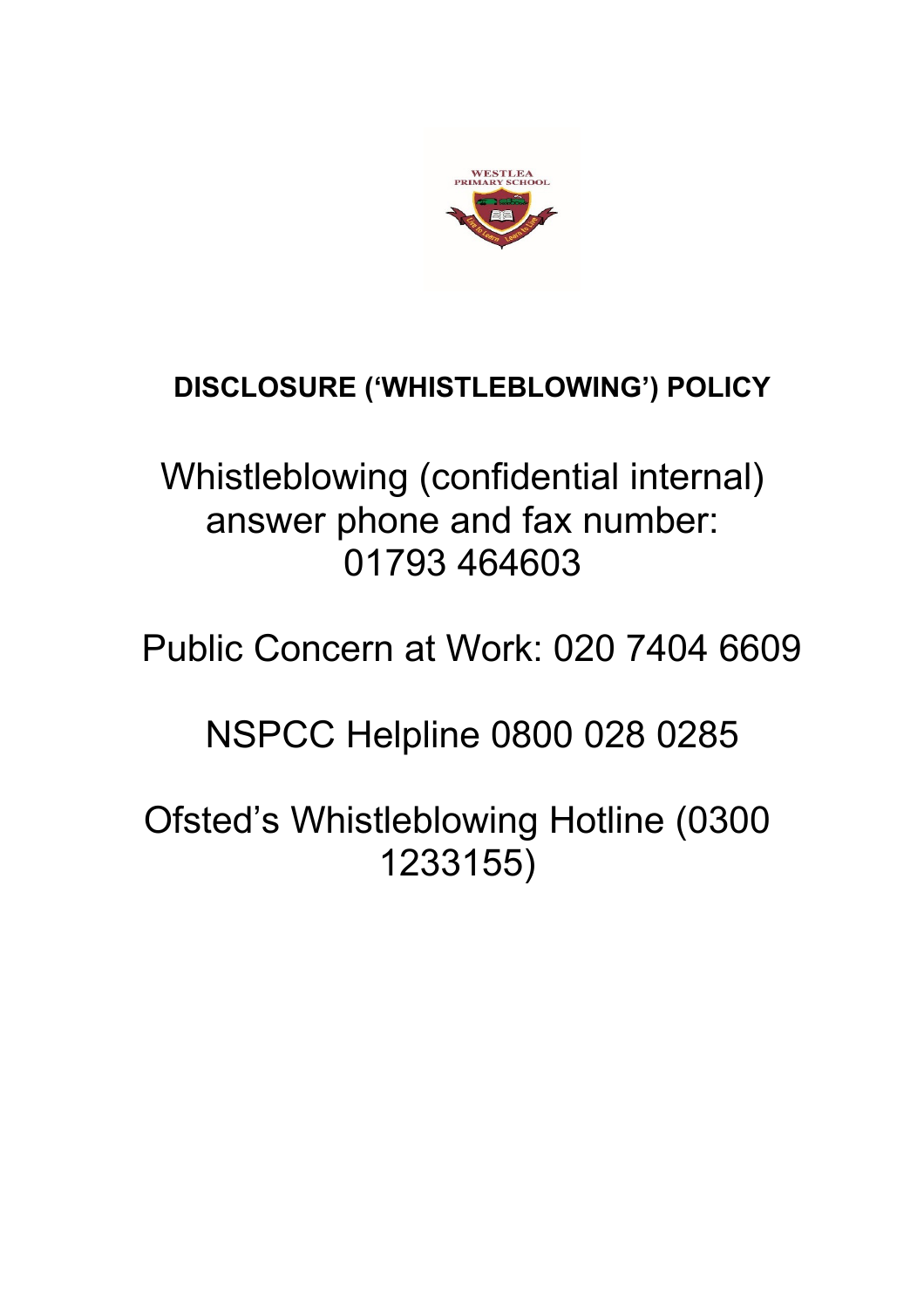- 1.1 Employees are often the first to realise that there may be something seriously wrong within the School. However, they may not express concerns because they feel that speaking up would be disloyal to their colleagues or to the School. They may also fear harassment or victimisation. In these circumstances, it may be easier to ignore the concern rather than report what may just be a suspicion of malpractice.
- 1.2 The School is committed to the highest possible standards of openness, probity and accountability. In line with that commitment, we encourage employees and others with serious concerns about any aspect of the School's work to come forward and voice those concerns. It is recognised that certain cases will have to proceed on a confidential basis. This policy document makes it clear that staff can do so without fear of reprisals. This Disclosure 'Whistleblowing' Policy is intended to encourage and enable staff to raise serious concerns within the School rather than overlooking a problem or blowing the whistle outside.
- 1.3 This Disclosure Policy has been devised in accordance with the provisions of the Public Interest Disclosure Act 1998, the Enterprise and Regulatory Reform Act 2013 and the British Standard Institute Code of Practice regarding Whistleblowing arrangements, and seeks to bring into the open concerns of the staff and public relating to issues concerning dishonesty involving the School.
- 1.4 This policy supports the School's Anti-Fraud and Bribery Policy, and makes it clear that concerns can be raised without fear of reprisals. It is intended to encourage and enable employees to raise serious concerns within the School, irrespective of seniority, rank or status, rather than overlooking a problem or reporting the matter externally.
- 1.5 Maintained and Academy schools should have their own Whistleblowing Policy and arrangements.
- 2.1 This policy aims to:
	- Provide avenues for staff to raise concerns and receive feedback on any action taken;
	- Allow staff to take the matter further if they are dissatisfied with the School's response; and
	- Reassure staff that they will be protected from reprisals or victimisation for whistleblowing in good faith.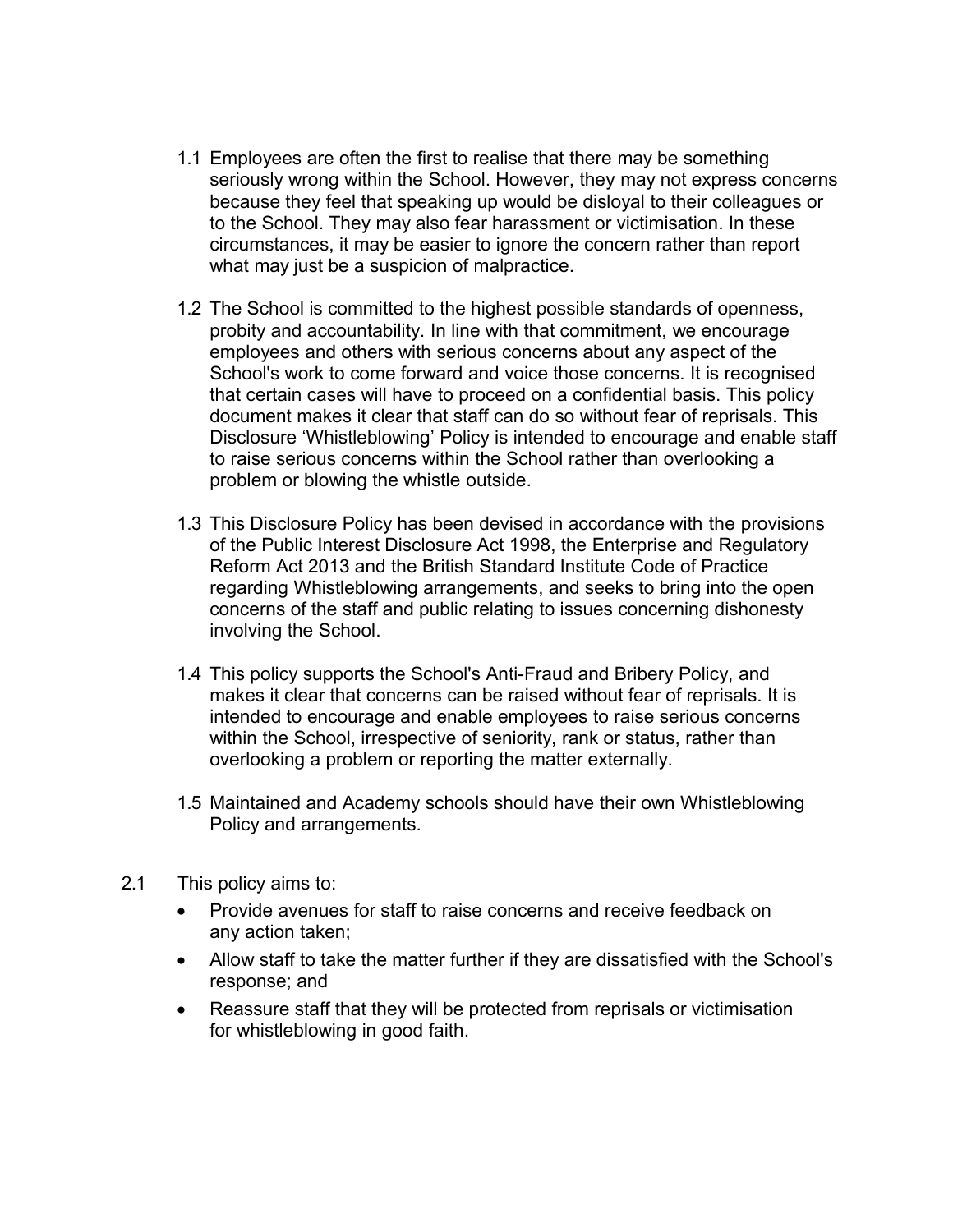- 2.2 There are existing procedures in place to enable staff to lodge a grievance relating to their own employment for example in relation to areas such as terms and conditions of employment; health and safety; work relations; new working practices; working environment and conditions; workload; organisational change, etc. This Disclosure Policy is intended to cover concerns that fall outside the scope of that procedure.
- 2.3 That concern may be about something that:
	- Is unlawful
	- Is contrary to the School's Standing Orders or policies
	- Falls below established standards or practice; or
	- Amounts to improper conduct

For example (this list is not exhaustive):

- Malpractice or ill treatment of a client/customer
- A criminal offence has been committed, is being committed or is likely to be committed
- Suspected fraud
- Suspected bribery
- Abuse of a child or adult
- Abuse of personal budgets/client accounts
- Disregard for legislation, particularly in relation to health and safety at work
- Breach of Financial Regulations, Standing Orders
- Showing undue favour over a contractual matter or to a job applicant
- A breach of any code of conduct or protocol
- Damage to the environment
- Information on any of the above has been, is being, or is likely to be concealed.
- 2.4 The overriding concern should be that it would be in the public interest for the malpractice to be corrected and, if appropriate, sanctions applied. Staff will be encouraged to explain the public interest they are concerned with. In order to qualify for protection, a whistle-blower must have a reasonable belief that the relevant disclosure is in the public interest. The Public Disclosure Act makes it unlawful for the School to dismiss anyone or allow them to be victimised on the basis that they have made an appropriate lawful disclosure in accordance with the Act. Even if the disclosure is considered not to be in the public interest then it will still be investigated if considered appropriate by the Headteacher, Chair of Governors or the LADO.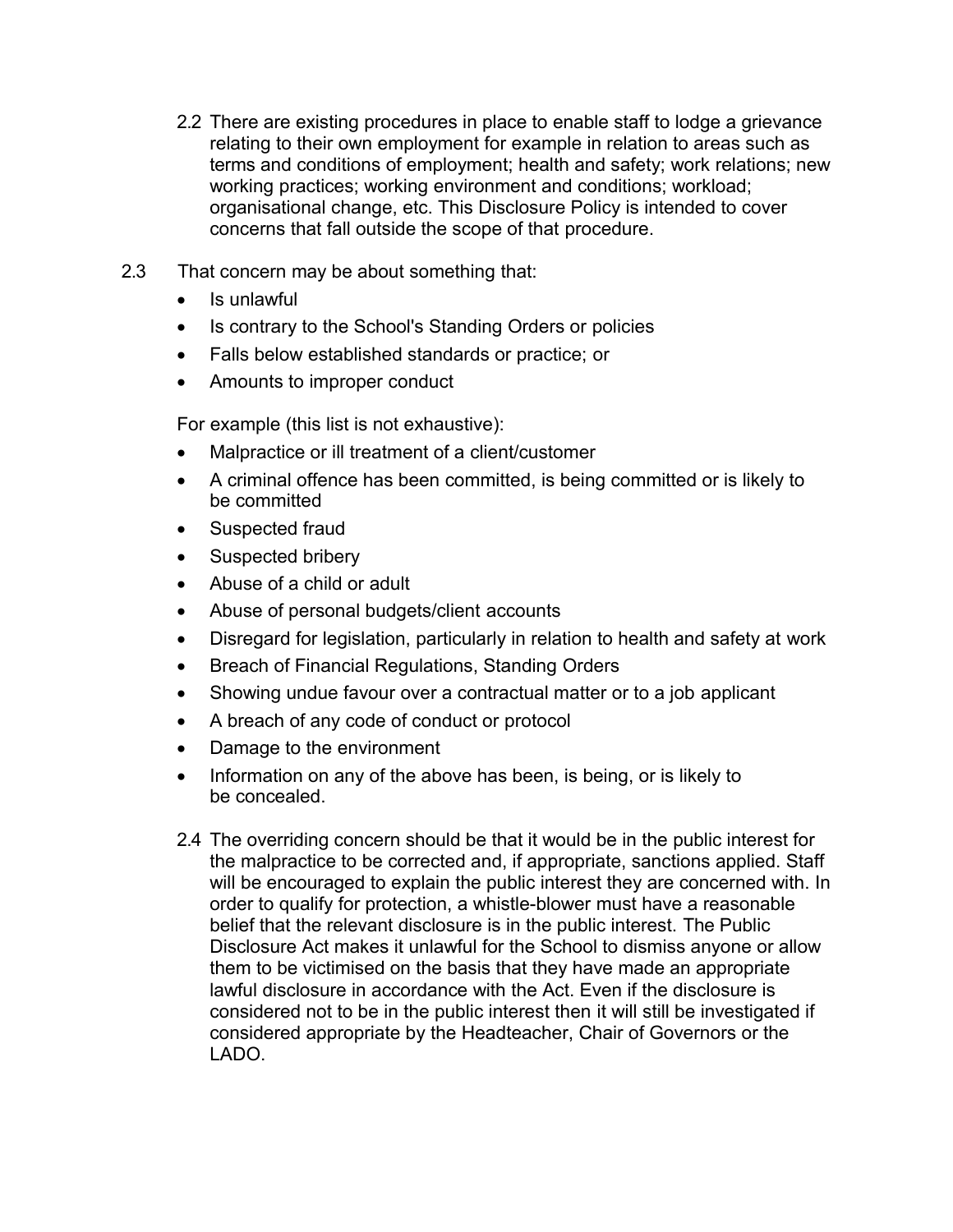- 2.7 Managers should ensure that this policy is made available to staff of contractors, consultants and suppliers working for or on behalf of the School, on School premises or elsewhere.
- 2.8 Any school staff that have concerns should refer to their own school's whistleblowing policy in the first instance.
- 2.9 Concerns relating to Teachers and Staff will be treated under the relevant Code of Conduct.

## **3. Safeguards**

## *Harassment or Victimisation*

- 3.1 The School recognises that the decision to report a concern can be a difficult one to make, not least because of the fear of reprisal from those responsible for the malpractice. The School will not tolerate harassment or victimisation and will take action to protect staff when they raise a concern in good faith. The School will treat any harassment or victimisation as a serious disciplinary offence to be dealt with under the Disciplinary Procedure.
- 3.2 This does not mean that if staff are already the subject of disciplinary or redundancy procedures, that those procedures will be halted as a result of their whistleblowing.

# *Confidentiality*

3.3 The School will do its best to protect a staff member's identity when they raise a concern and do not want their name to be disclosed. It must be appreciated that the investigation process may reveal the source of the information and a statement by staff may be required as part of the evidence.

# *Anonymous Allegations*

- 3.4 This policy encourages staff to put their name to their allegation. Concerns expressed anonymously are much less powerful, but they will be considered at the discretion of the School.
- 3.5 In exercising the discretion, the factors to be taken into account would include the:
	- seriousness of the issues raised;
	- credibility of the concern; and
	- likelihood of confirming the allegation from an attributable source.

# *Untrue Allegations*

3.6 If staff make an allegation in good faith, but it is not confirmed by the investigation, no action will be taken against them. If, however, staff make malicious or vexatious allegations, disciplinary action may be taken against them.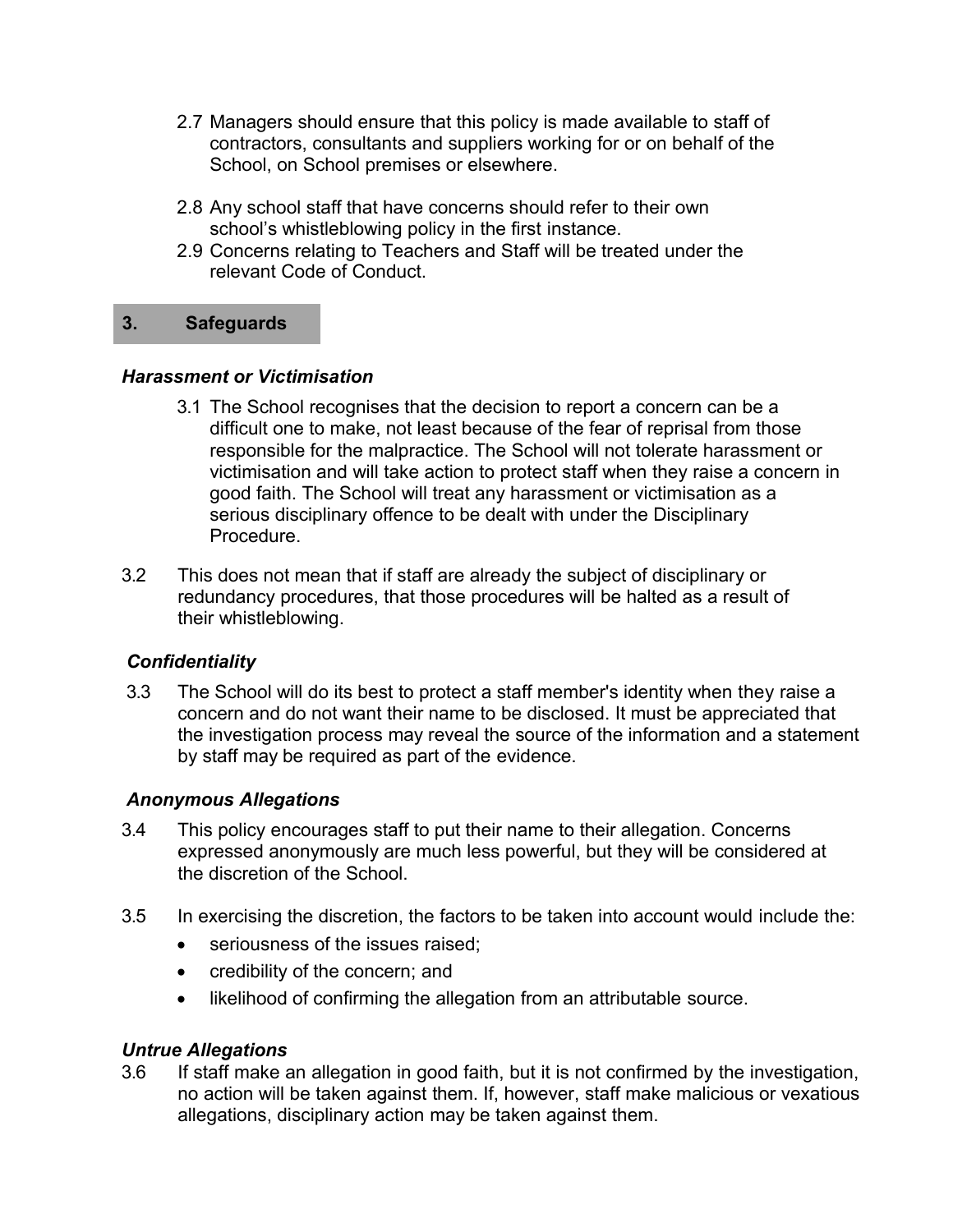## **4. How to raise a concern**

- 4.1 Employees who raise concerns that fall within the scope of other School procedures will not be dealt with in this procedure, but will be advised on the appropriate procedure to use. Such employees will still receive protection as detailed in this policy.
- 4.2 As a first step, staff should normally raise concerns with the Headteacher as soon as the employee has reasonable suspicion. This depends, however, on the seriousness and sensitivity of the issues involved and who is thought to be involved in the malpractice. If in doubt, contact the Chair of Governors or the LADO.
- 4.3 Alternatively, staff can leave a message on the 24-hour Whistleblowing answer phone and fax service **(telephone number 01793 464603)**. The phone and fax are located in a secure area. This service is strictly confidential and callers will not be asked to give their name if they do not want to.
- 4.4 Concerns are better raised in writing. Staff are invited to set out the background and history of their concern, giving names, dates and places where possible, and the reason why they are particularly concerned about the situation. If staff do not feel able to put their concern in writing, they can telephone or meet the appropriate officer. The earlier staff express the concern the easier it is to take action.
- 4.5 Although staff are not expected to prove the truth of an allegation, they will need to demonstrate to the person contacted that there are sufficient grounds for the concern and evidence that the concern is in the public interest.
- 4.6 Advice and guidance on matters of concern can be obtained from:
	- NSPCC helpline for professionals to raise concerns about how child protection issues are being handled in their own or other organisations (telephone: 0800 028 0285)
	- Ofsted's dedicated whistleblowing number: 0300 1233155
	- Confidential advice and guidance from an independent organisation can be obtained from Public Concern at Work (telephone: 020 7404 6609)
	- Head of Children, Families and Community Health or the Head of Commissioning: Children and Adults in relation to vulnerable children or adults.
	- 4.7 Staff may invite a trade union representative or work colleague to raise a matter on their behalf.

#### **5. How the School will respond**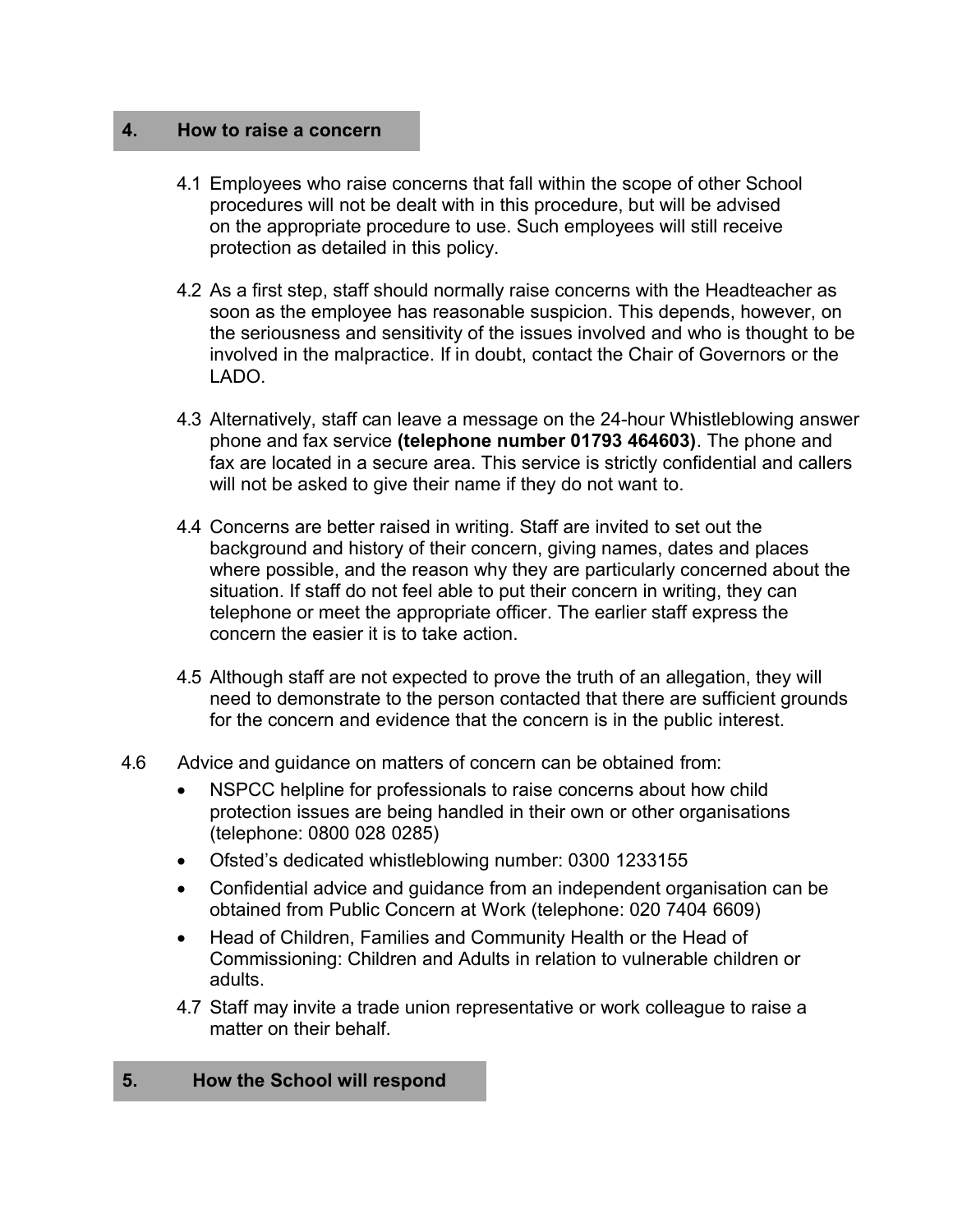- 5.1 The action taken by the School will depend on the nature of the concern and may:
	- be resolved by agreed action without the need for investigation
	- be investigated internally
	- be referred to the Police;
	- be referred to the LADO:
	- form the subject of an independent inquiry
	- 5.2 In order to protect individuals and the School, initial enquiries will be forwarded to the LADO and decide whether an investigation is appropriate and, if so, what form it should take. The LADO can decide to take no further action if a complaint appears to be trivial or vexatious. All such decisions will be reported to the next meeting of the Governors. Concerns or allegations that fall within the scope of specific existing School procedures, for example discrimination issues, will normally be referred for consideration under those procedures.
- 5.3 Some concerns may be resolved by agreed action without the need for investigation and staff will be involved in those discussions. The Headteacher shall report periodically thereon to the Governing Body.
- 5.4 If an investigation is required, the Headteacher will consult with the Chair of Governors and the LADO. Following this the Headteacher will, within ten working days, write to the member of staff:
	- Acknowledging that an investigation will be carried out
	- Indicating how he/she proposes to deal with the matter
	- Giving an estimate of how long it will take to provide a final response
	- Telling them whether any initial enquiries have been made
	- Telling them whether further investigations will take place, and if not, why not
	- Advising them that any investigation will be carried out in the strictest confidence; and
	- Keeping them informed of the progress of the investigation.
- 5.5 The amount of contact between the Headteacher considering the issues and the staff member will depend on the nature of the matters raised, the potential difficulties involved and the clarity of the information provided. If necessary, further information will be sought from staff.
- 5.6 When any meeting is arranged, staff have the right, if they so wish, to be accompanied by a union representative or work colleague who is not involved in the area of work to which the concern relates.
- 5.7 The School will take steps to minimise any difficulties that staff may experience as a result of raising a concern. For instance, if they are required to give evidence in criminal or disciplinary proceedings, the School will advise them about the procedure.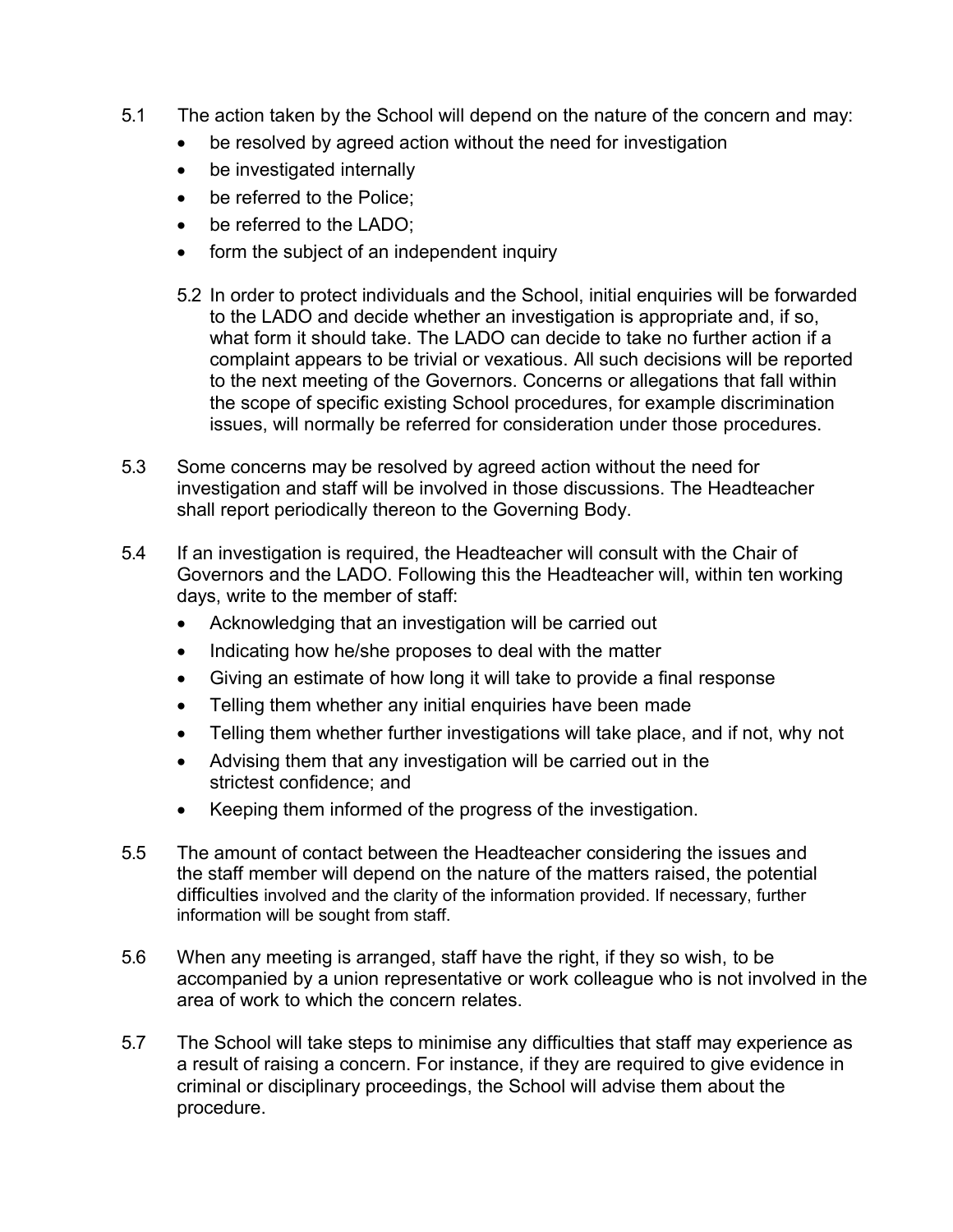5.8 The Headteacher will report on the outcome of any investigation to the Governing Body who will monitor the implementation of the recommendation of the investigation.

## **6. How the matter can be taken further**

- 6.1 This policy is intended to provide staff with an avenue to raise concerns **within** the School. The School hopes staff will be satisfied. If they are not, and feel that it is right to take the matter outside the School, the following are possible contact points:
- The Headteacher
- Chair and any members of the Governing Body
- The LADO
- Relevant professional bodies or regulatory organisations
- Solicitor
- Union representation
- The Police
- NSPCC helpline to raise a concern about how child protection issues are being handled
- **Ofsted**
- Public Concern at Work (tel. no. 020 7404 6609). If staff do take this matter outside the School, they need to ensure that they do not disclose confidential information or that disclosure would be privileged. Staff should check with the Headteacher about that.
- 7.1 This policy should be read in conjunction with the School's Anti-Fraud and Bribery Strategy, the Fraud Response Plan, the Disciplinary Procedure, the Code of Conduct and other relevant policies.

## **8. The Headteacher**

- 8.1 The Headteacher has overall responsibility for the maintenance and operation of this policy, and will liaise as necessary with the Chair of Governors and the LADO.
- 8.2 The Headteacher will maintain a record of concerns raised and the outcomes (but in a form which does not endanger staff confidentiality) and will report as necessary to the Governing Body.
- **9. The Law**